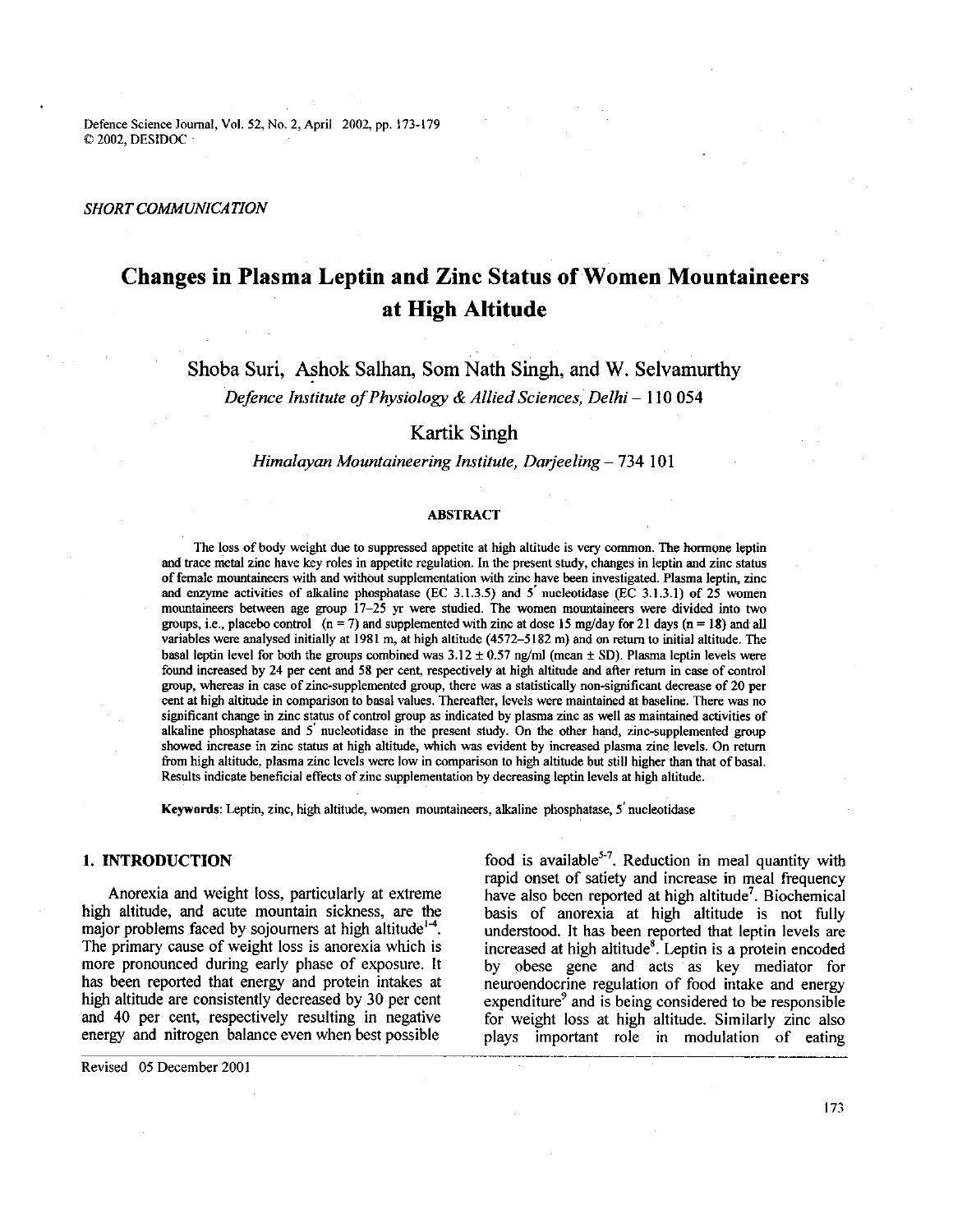| Table 1. Physical characteristics of women mountaineers (mean $\pm$ SD) |     |                  |                  |                  |                   |                  |  |
|-------------------------------------------------------------------------|-----|------------------|------------------|------------------|-------------------|------------------|--|
| Group                                                                   | No. | Age $(yr)$       | Weight (kg)      |                  | Height            | Body mass index  |  |
|                                                                         |     |                  | Initial          | After 21 days    | (cm)              |                  |  |
| Placebo control                                                         |     | $23.71 \pm 6.07$ | $51.28 \pm 8.78$ | $48.18 \pm 8.50$ | $157.71 \pm 7.43$ | $20.54 \pm 2.58$ |  |
| Zinc supplementation                                                    | 18  | $19.72 \pm 2.73$ | $49.27 \pm 5.95$ | $48.80 \pm 5.30$ | $155.00 \pm 5.59$ | $20.67 \pm 2.97$ |  |

behaviour<sup>10-12</sup>. Increased urinary losses of zinc are reported during exposure to high altitude<sup>13</sup>. Leptin and zinc levels are also influenced by exercise $14-15$ . Keeping these two factors ( exercise and high altitude) in mind, attempt has been made to evaluate changes in leptin and zinc levels in women mountaineers with and without zinc supplementations.

## 2. MATERIALS & METHODS

## 2.1 Subject Selection

The study was conducted on 25 young women mountaineers trainees. The physical characteristics of these volunteers are given in Table 1.

## 2.2 Mountaineering Exercise Protocol & Sample Collection

During training the women mountaineers learned basic mountaineering skills and were subjected to physical conditioning at the Himalayan .Mountaineering institute, Darjeeling situated at 1981 m for one week and then were transported to 1524 m by road, the starting point for trekking. The approximate time taken to reach there was 6 br. They trekked to the base camp at 451 1 m. They reached to this height in 5 days after one-day stopovers at 2743 m and 3658 m. Practical training was imparted to them at the base camp for 10 days during which they were exposed to higher altitudes of 4572-5182 m. After training, they trekked back to 1524 m. in 3 days, and finally were transported back to the training institute.

procedure and an informed written consent was also recall method to find energy and zinc intakes. The procedure intakes were realistic intakes were calculated using standard taken. The women mountaineers were randomly energy and zince  $\frac{1}{2}$  and  $\frac{1}{2}$  and  $\frac{1}{2}$  and  $\frac{1}{2}$  and  $\frac{1}{2}$  and  $\frac{1}{2}$  and  $\frac{1}{2}$  and  $\frac{1}{2}$  and  $\frac{1}{2}$  and  $\frac{1}{2}$  and  $\frac{1}{2}$  and  $\frac{1}{$ allocated into two groups, i.e., control  $(n = 7)$  and experimental  $(n = 18)$ . The experimental group was supplemented with zinc (15 mg) in the form of Paired Student t-test was used for statistical commercially available multivitamins, multimineral comparison between the groups at various altitudes commercially available multivitamins, multimineral comparison between the groups at various altitudes<br>capsules daily for the entire period of the study, i.e., viz., basal, high altitude and de-induction from high capsules daily for the entire period of the study, i.e.,

21 days (5 days to reach base camp, 10-day training at heights 4572-5182 m, 4 days to reach back to the training institute and 3-day stay thereafter). Control group received almost similar multivitamin, multimineral capsules except zinc (placebo control). Initial blood samples (basal) were drawn at the Himalayan Mountaineering Institute. The second set of blood samples (high altitude) was drawn at the base camp on the last day of training. By this time, the women mountaineers had been exposed for 10 days to altitudes ranging from 4572-5 182 m The third set of samples was drawn at the training institute on the  $3<sup>rd</sup>$ day (de-induction from high altitude) after the trainees had returned back from base camp to the Himalayan Mountaineering Institute.

The heparinised blood samples were allowed to settle and plasma was separated by centrihgation at 1000 g x 10 min at 4  $^{\circ}$ C and transported to laboratory in ice and salt mixture under frozen condition. Thereafter, plasma samples were stored in aliquots at  $-70$  °C until assayed for various variables.

## 2.3 Biochemical Estimations

Plasma zinc levels were estimated using atomic absorption spectrophotometer, (Avanta Ver 1.3 1, GBC Scientific Equipment **Pvt.** Ltd., Australia) after digestion with nitric acid. Alkaline phospbatase **(EC**   $3.1.3.5$ ) and  $5'$  nucleotidase (EC  $3.1.3.1$ ) were estimated colorimetrically<sup>16-17</sup>. Leptin levels were measured using ELISA kit (EIA 1863), product of DRG International Inc.. USA.

The women mountaineers were explained the Food intake was recorded using 24 hr dietary<br>educe and an informed written consent was also **hereafter** recall method to find energy and zinc intakes. The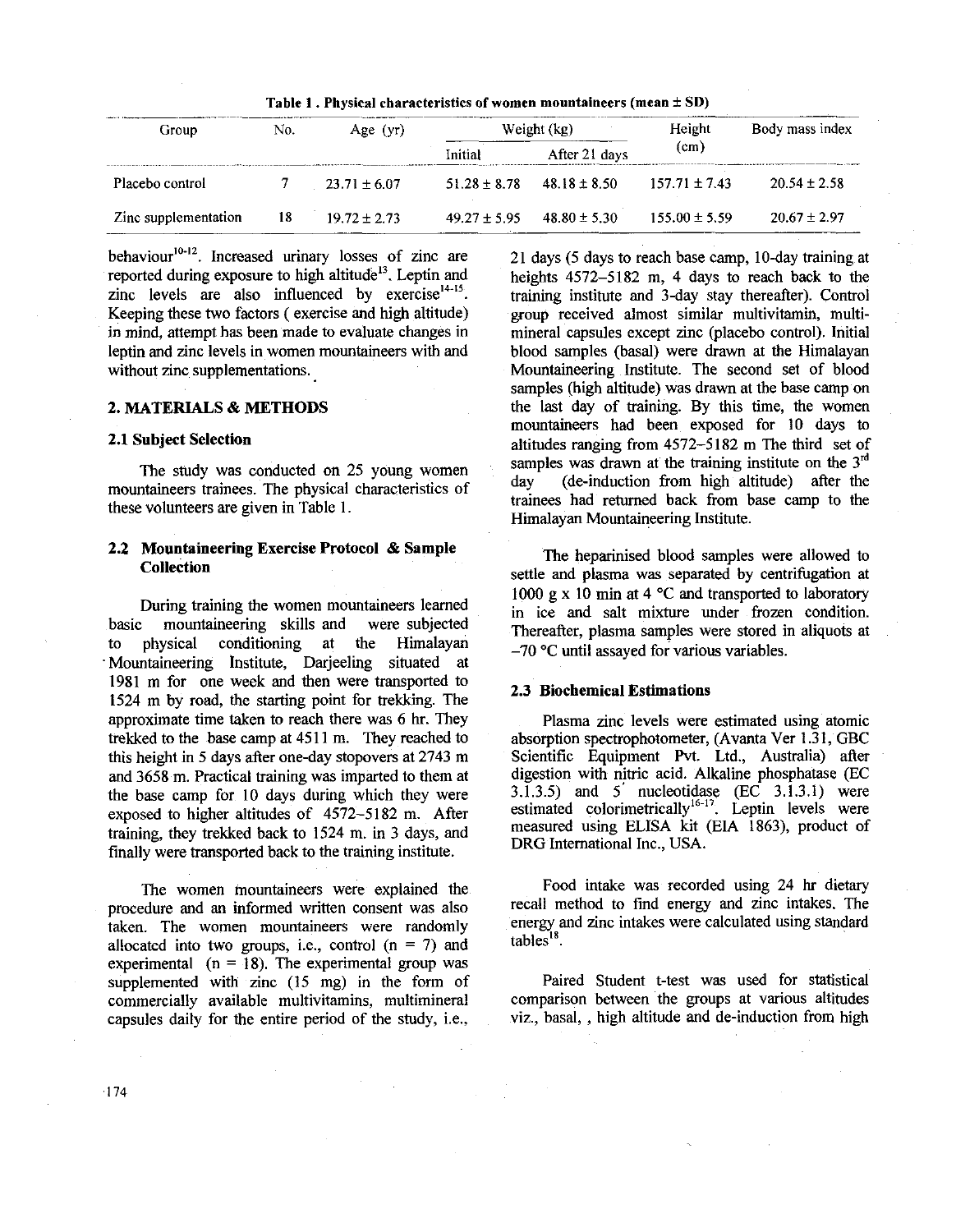altitude, and the  $p$  value less than 0.05 was considered significant.

## **3. RESULTS**

The energy intake at basal condition was 2354 kcal of which major portion was contributed by carbohydrates *(62* %), followed by fat (23.5 %). Zinc content was found to be  $14.45 \text{ mg/day}$ .

At high altitude, subjective reports (self-reports) of a decrease in appetite were noted in control group and account for somewhat lesser food intake  $(-10-15 \%)$  whereas in case of zinc-supplemented group none of the women mountaineers had complaint of appetite loss.

Basal leptin levels of all the 25 women mountaineers combined were  $3.12 \pm 0.57$  ng/ml (mean  $\pm$  SD). Plasma leptin levels of control group were found increased by 24 per cent and 58 per cent, respectively  $(p < 0.05)$  at high altitude and after deinduction from high altitude when compared with respective basal values. On the other hand, in case of zinc-supplemented group, a statistically nonzinc-supplemented group, a statistically nonsignificant decrease of 20 per cent in leptin at high altitude was recorded (Fig. **1).** 



**Figure 1. Changes in leptin levels of women mountaineers with and without zinc supplementation. HA** = **High attitude, DA** = **De-inducted from high altitude (\*p** < **0. 05 in comparison with basal leptin level).** 

There was no change in plasma zinc levels of control group at high altitude whereas in zincsupplemented group, significant increase (69.6 %) was observed < 0.05). The zinc levels at de-induction from

#### Table 2. Plasma zinc levels (mg/l) of women **mountaineers**

|                                   | Control                   | Experimental     |  |
|-----------------------------------|---------------------------|------------------|--|
| Basal                             | ٠.<br>$0.73 \pm 0.09$     | $0.56 \pm 0.04$  |  |
| High altitude                     | $0.73 + 0.19$             | $0.95 + 0.13*$   |  |
| De-inducted from high<br>altitude | $0.81 \pm 0.11$<br>------ | $0.64 \pm 0.04*$ |  |

**VALUES are mean f SEM** 

\* **p** < **0.05 in comparison with basal plasma zinc levels** 

high altitude though tend to normalise but were still higher than basal (Table 2). The plasma-alkaline phosphatase activity was increased at de-induction in both the groups (Fig. 2). Activity of  $5'$  nucleotidase was increased at high altitude and remained higher even after de-induction (Fig. 3).



**Figure 2. Changes in alkaline phosphatase activity of women mountaineers with and without zinc supplementation. HA= High altitude, DA= De-inducted from altitude (\*p** < **0.05 in comparison with basal leptin level).** 

#### **4. DISCUSSION**

Various high altitude studies have one common observation, i.e, decrease in appetite even when best possible food is available<sup> $1-7$ </sup>. This appetite loss leads to decrease in body weight and when physical activity is combined, this can lead to serious consequences. Tschöp and co-workers were the first investigators, who have established possible neuroendocrinological factors implicated in pathogenesis of high altitude anorexia8. They identified a significant increase in serum leptin levels in male mountaineers during two ascents to 4559 m. Subjects with acute mountain sickness have higher circulating leptin levels. Leptin is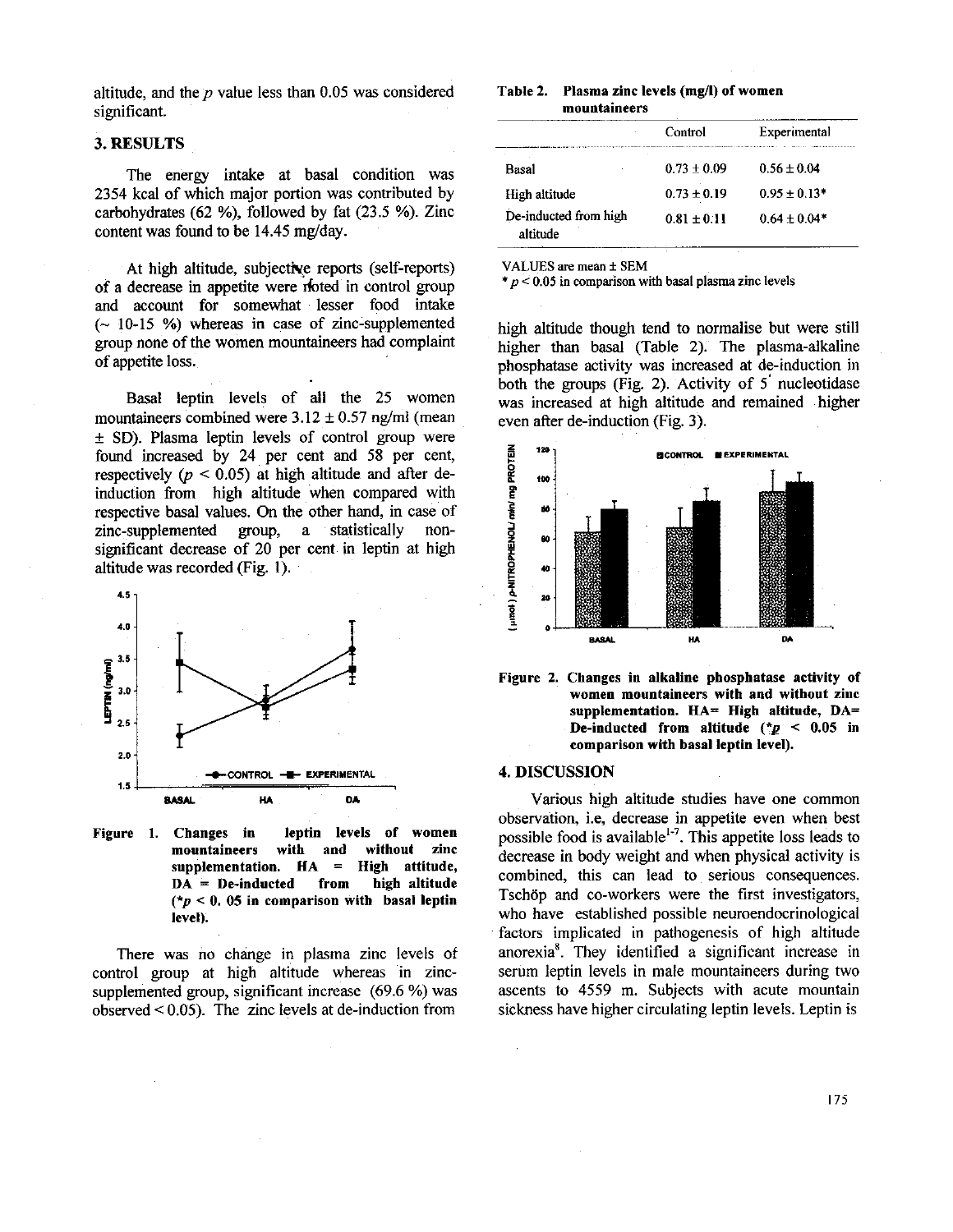

**Figure 3. Changes in 5' nucleotidase activity in women mountaineers with and without zinc**  suplementation. HA= High altitude, DA= De**inducted from high' altitude.** 

a 16 kDa protein encoded by ob gene, secreted from adipocytes and acts as signalling molecule for satiety and energy stores to hypothalamus where receptors for this are located<sup>9,19</sup>. In hypothalamus, action is mediated through neuropeptide  $Y^{20}$ . It appears that increased leptin at high altitude acts as false signal to brain that energy stores are more than adequate, so reduce feeding which, in **turn,** is met by decreased neuropeptide Y production. In our earlier study, decreased hypothalamic neuropeptide Y and galanin in rats exposed to simulated altitude (7620 m) were observed $2<sup>1</sup>$ .

In the present study, we have observed very low basal leptin levels  $(3.12 \pm 0.57)$  in women mountaineers in comparison with that of normal lean nonathletic females (8.35  $\pm$  0.35) studied separately<sup>22</sup> Although, body mass index is marginally low in present study group in comparison to earlier study where it was  $(22 \pm 1.6)$ , exercise training is reported to decrease leptin levels, and this may be the reason of low leptin levels observed $14$ . The leptin levels increased in control group at high altitude even though subjects were engaged in excessive physical work of mountaineering. In case of zinc-supplemented group increase in leptin level was not observed and reason of this is not clear and unexplainable at present. In both the groups, levels of zinc as well as leptin were different at basal levels and this became a limitation of the study. It is reported that circulating leptin levels are reduced in zinc deficiency and there is increase in hypothalamic neuropeptide  $Y^{23-25}$ . Zinc deficiency causes anorexia whereas low leptin levels increase

food intake. To explain this, a resistance to neuropeptide Y action is speculated in a review on this aspect $^{12}$ .

Basal zinc levels are also marginally low in these subjects when one considers acceptable/desirable levels of zinc  $(0.85-1.25 \text{ µg/ml})$  in nutritional status studies $^{26}$ . No change in plasma zinc levels in nonsupplemented group was observed during this study and it may be due to mobilisation of muscle zinc in response to hypoxia and exercise<sup>15</sup>. Dietary intake during study is close to recommended dietary allowances of zinc for Indians, i.e., 15.5 mg/day. In earlier studies on male subjects at 3500 m, zinc levels were found reduced significantly in control group<sup>27</sup> along with increase in alkaline phosphatase activity for 10 days. Decrease in plasma zinc levels of rats exposed to hypobaric hypoxia was also observed and was associated with decreased food intake<sup>28</sup>.

During the present study, increase in alkaline phosphatase activity was observed at de-induction. 5'nucleotidase activity was more at high altitude as well as de-induction from high altitude. In zincsupplemented group, activities of these enzymes were marginally higher. Activity of zinc-dependent enzyme 5'nucleotidase appears to be responsive to acute change in zinc intake and is being considered better marker in comparison to alkaline phosphatase<sup>26</sup>. Increased urinary losses of zinc are reported at high altitude as well as during exercise<sup>13, 15</sup>. In the present study, estimation of urinary zinc was not possible due to limitation of getting 24 **hr** urine sample.

## **5. CONCLUSIONS**

Increased leptin levels at high altitude can be considered as one of the neuroendocrine factors for appetite loss though several other factors may be involved, as human eating behaviour is complex in nature. The observation of no increase in leptin level of zinc-supplemented women mountaineers at high altitude needs to be studied further. The zinc supplementation at high altitude may be useful in the prevention of anorexia as observed in the present study. Zinc also acts as antioxidant and may help in overcoming oxidative stress which is reported to be more at high altitude<sup>29,30</sup>. Low plasma zinc concentration and leptin levels in female mountaineers need to be evaluated for their clinical importance as these are involved in regulation of many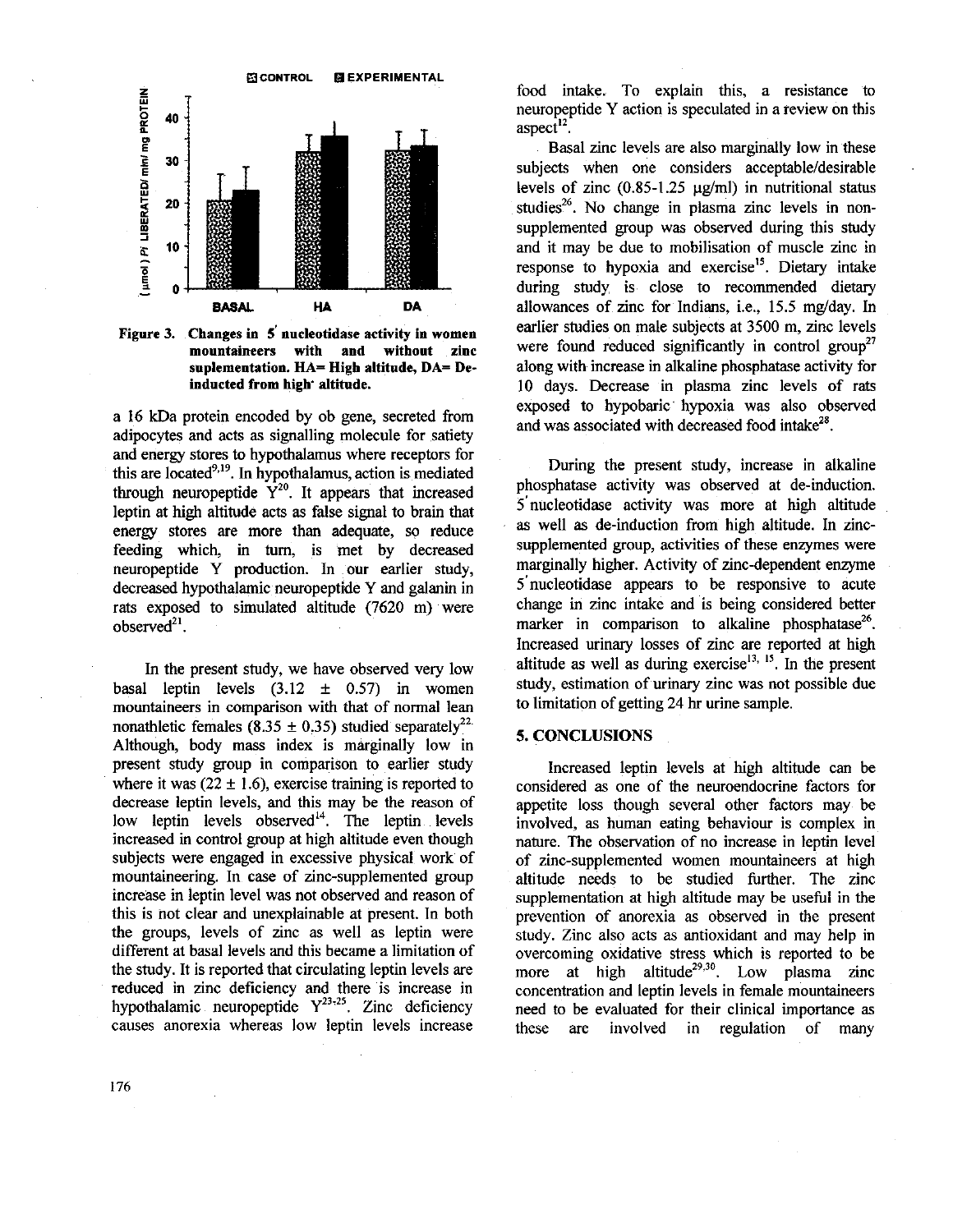other metabolic activities, i.e., immunity and reproduction, etc.

# ACKNOWLEDGEMENTS

The authors thank Brig S.K. Salwan, Director Centre for Environment & Explosive Safety (CEES)<br>for providing instrumental support. The authors for providing instrumental support. express their sincere gratitude to Lt Col Vijay Singh (Principal, HMI) for allowing the study to be undertaken and providing valuable logistic support. They also thank all the course instructors for assistance in the study. Above all, they convey their sincere gratitude to all the trainees who volunteered for the study and cooperated with them while under great psycho-physiological stress themselves during training.

## **REFERENCES**

- 1. Bhardwaj, H.; Singh, M.V.; Rawal, S.B.; Zachariah, T.; Kishnani, S.; Pramanik, S.N.; Gupta, A. & Rai, R.M. Hydration and tissue solid content of the lean body on prolonged exposure to altitude. *Int J. Biometeorol.,* 1989,33,27-3 1.
- 2. Boyer, S.J. & Blume, F. D. Weight loss and changes in body composition at high altitude. *J Appl. Physiol.,* 1984,57, 1580-85.
- 3. Harmon, J.P.; Klain, G. J.; Sudman, D.M. & Sullivan, F.J. Nutritional aspects of high altitude exposure in women. *Am. J. Clin. Nutr.,* 1976,29, 604-13.
- 4. Singh, S.N.; Sridharan, K. & Selvamurthy, W. Nutrition in high altitude. *Nutr. Found. India Bull.,*  1999,20, 1-4.
- 5. Butterfield, G.E.; Gates, J.; Fleming, S.; Brook, G.A.; Sutton, J.R. & Reeves, J.T. Increased energy intake minimises weight loss in men at high altitude. *J Appl. Physiol.,* 1992,72, 1741-48.
- 6. Sridharan, K; Mukherjee, A.K.; Grover, S.K.; Kumria, M. M. L.; Arora, B.S. & Rai, R.M. Assessment of nutritional status and physical work capacity of road construction workers at altitude of 2150-2750 m on two different ration scales. *Nub. Rep Int.,* 1987,35, 1269-77.
- 7. Westerterp-Plantenga, M.S.; Westerterp, K.R.; Ruhben, M.; Venvegen, C.R.T.; Richelet, J.P. & Gardette, B. Appetite at high altitude [Operation

Everest 111 (Comex-97)]: A simulated ascent of Mount Everest. *J. Appl. Physiol.,* 1999,87(1), 391- 99.

- 8. Tschöp, M.; Strasburger, C.J.; Hartmann, G.; Biollaz, J. & Bartsch, P. Raised leptin concentrations at high altitude associated with loss of appetite. *Lancet,* 1998,352, 11 19-20.
- 9. Friedman, J.M. & Halaas, J.L. Leptin and regulation of body weight in mammals. *Nature,*  1998,395,763-70.
- 10. Bakan, R. Anorexia and zinc. *Lancet,* 1984, 2, 874.
- 11. Prasad, A.S. Trace elements: biochemical and clinical effects of zinc and copper. Am. *J*. *Hematol.,* 1979,6,77-87.
- 12. Shay, N.F. & Mangian, H.F. Neurobiology of zinc influenced eating behaviour. *Journal Nutrition,*  2000,130, 1493s-99s.
- 13. Deuster, P.A.; Gallagher, K.L.; Singh, A. & Reynold, R.D. Consumption of dehydrated ration for 31 days at moderate altitude: Status of zinc, copper and vitamin B,. *J. Am. Diet. Assoc.,* 1992, 92, 1372-75.
- 14. Pasman, W.J.; Westerterp-Plantenga, M.S. & Saris. W.H.M. The effect of exercise training on leptin levels in obese males. *Am. J. Physiol.,* 1998, 274 E280-86.
- 15. Ohno, H.; Yamashita, K.; Doi, R.; Yamamura, K.; Kondo, T. & Taniguchi, N. Exercise-induced changes in blood zinc and related proteins in humans. *J. Appl. Physiol.,* 1985,58 (5), 1453-58.
- 16. Lowry, O.H.; Roberts, N.R.; Mei-Ling, W.U.; Hixon, W.S. & Crawford, E.J. The quantitative histochemistry of brain: Quantitative enzyme measurements.J. *Biol. Chem.,* 1954,207, 19-37.
- 17. Serrano, R.; Deas, J.E. & Warren L.G. *Entamoeba histolytica:* membrane function. *Experimenfal Parasifol,* 1977,41,370-84.
- 18. Gopalan, C.; RamaSastri, B.V.& Balasubramanian, S.C.(Eds). Nutritive value of Indian foods. Indian Council of Medical Research, National Institute of Nutrition, Hyderabad, India, 1999.

177